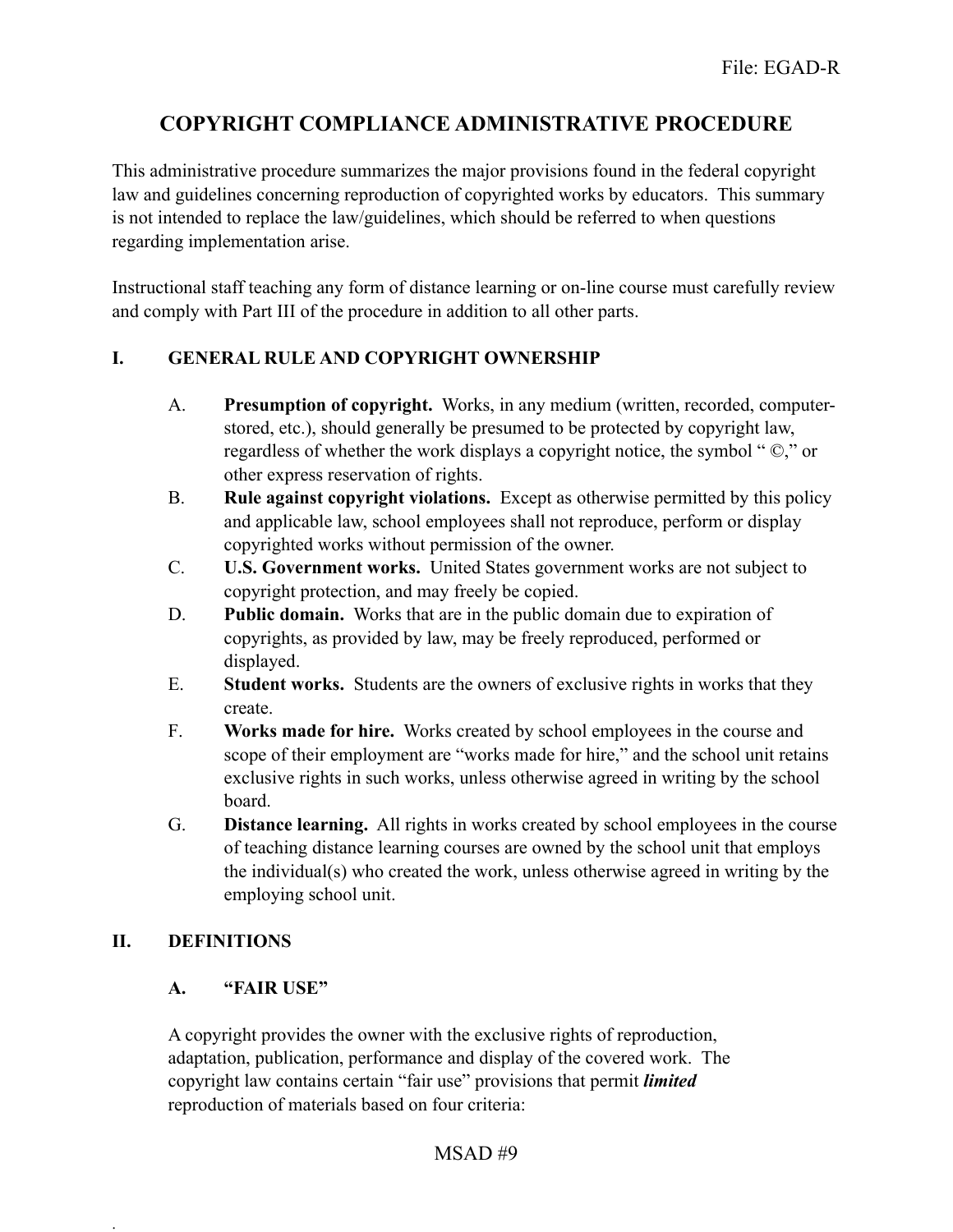- 1. The purpose and character of the use, including whether such use is of a commercial nature or is for nonprofit educational purposes;
- 2. The nature of the copyrighted work;
- 3. The amount and substantiality of the portion used in relation to the copyrighted work as a whole; and
- 4. The effect of the use upon the potential market for or value of the copyrighted work.

#### **B. "FACE-TO-FACE INSTRUCTION"**

Performance or display of any copyrighted work by teachers or students without permission from the copyright holder is permissible under the following circumstances:

- 1. The work must be performed or displayed in a face-to-face setting by a teacher or by students; and
- 2. The performance or display must be in the course of teaching activities, in a classroom or a similar educational setting.

Examples of performances or displays falling under this exception include reading a play in a classroom, singing a song in a classroom or showing a filmstrip or video (provided that it has been purchased or lawfully copied).

The following sections summarize the permissible or "fair use" of different types of copyrighted works. Because the law and technological applications continue to evolve, school unit employees are responsible for ensuring that the intended use of materials does not conflict with the copyright law/guidelines and for informing students of such issues as appropriate.

## **III. DISTANCE EDUCATION: TRANSMISSION OF PERFORMANCES AND DISPLAYS TO REMOTE SITES**

The following may be transmitted by any device or process, including the DOE Distance Learning Network, interactive television or Internet courses:

- Performance of nondramatic literary works (e.g. novels, short stories, or poems) or musical works, or
- Reasonable and limited portions of any other work, or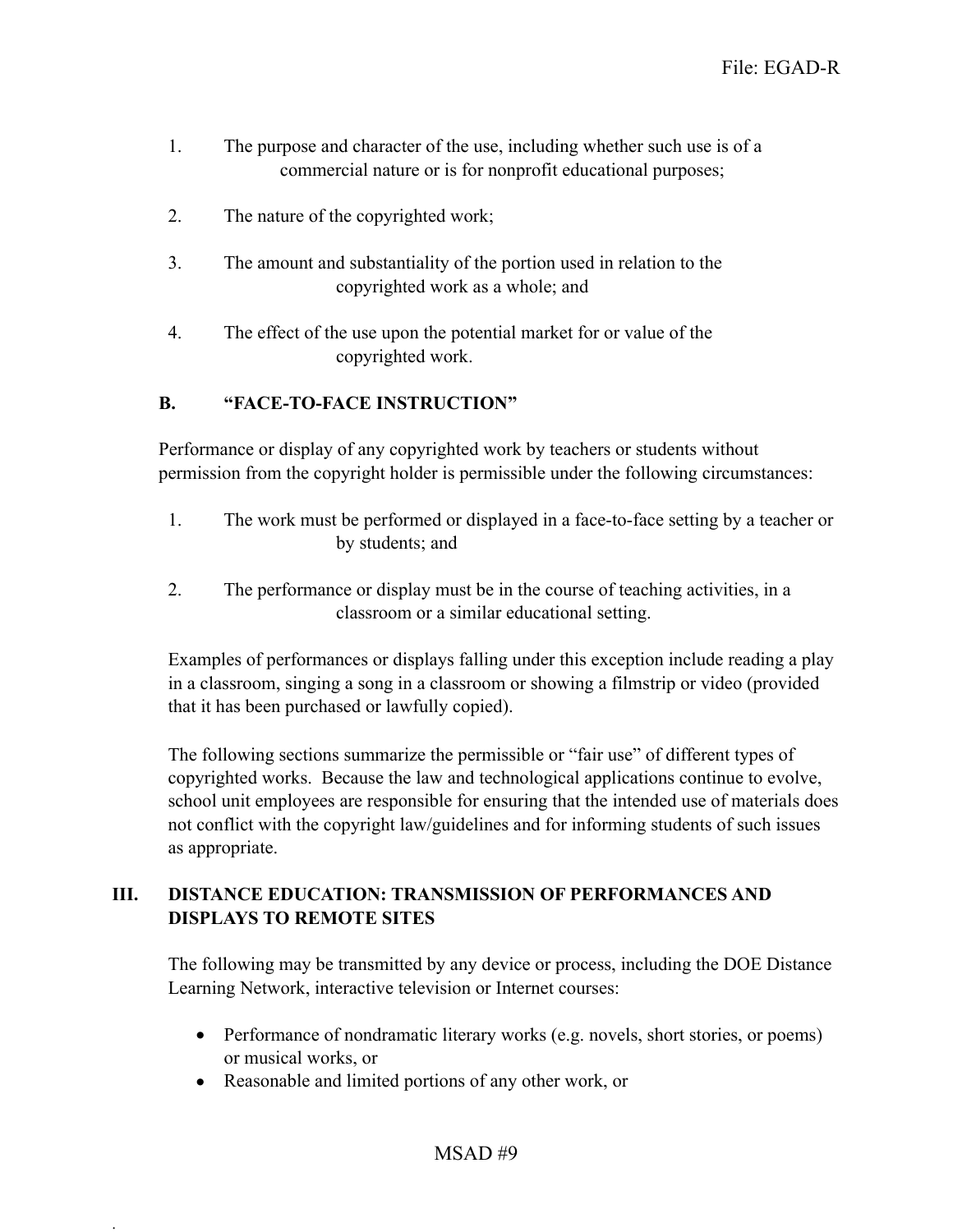- Display of a work in an amount comparable to that which is typically displayed in the course of a live classroom only if:
- A. The performance or display is made by, at the direction of, or under the actual supervision of an instructor as an integral part of a class session offered as a regular part of instructional activities;
- B. The performance or display is directly related and of material assistance to the teaching content of the transmission;
- C. The transmission is made solely for, and, to the extent technologically feasible, the reception of such transmission is limited to students officially enrolled in the particular course and employees of the school unit as part of their duties;
- D. Technological measures are implemented that reasonably prevent retention of the work in accessible form by recipients of the transmission for longer than the class session and prevent unauthorized further dissemination of the work in accessible form by such recipients to others;
- E. There is no interference with technological measures used by copyright owners to prevent such retention or unauthorized further dissemination of materials; and
- F. Students in such courses must be given notice that materials used in connection with the course may be subject to copyright protection.

#### **IV. PRINT MATERIALS**

.

#### **A. Permissible Uses**

- 1. A single copy of the following made for use in teaching or in preparation to teach a class:
	- a. A chapter from a book;
	- b. An article from a periodical or newspaper;
	- c. A short story, short essay or short poem, whether or not from a collective work; and
	- d. A chart, graph, diagram, drawing, cartoon or picture from a book, periodical or newspaper.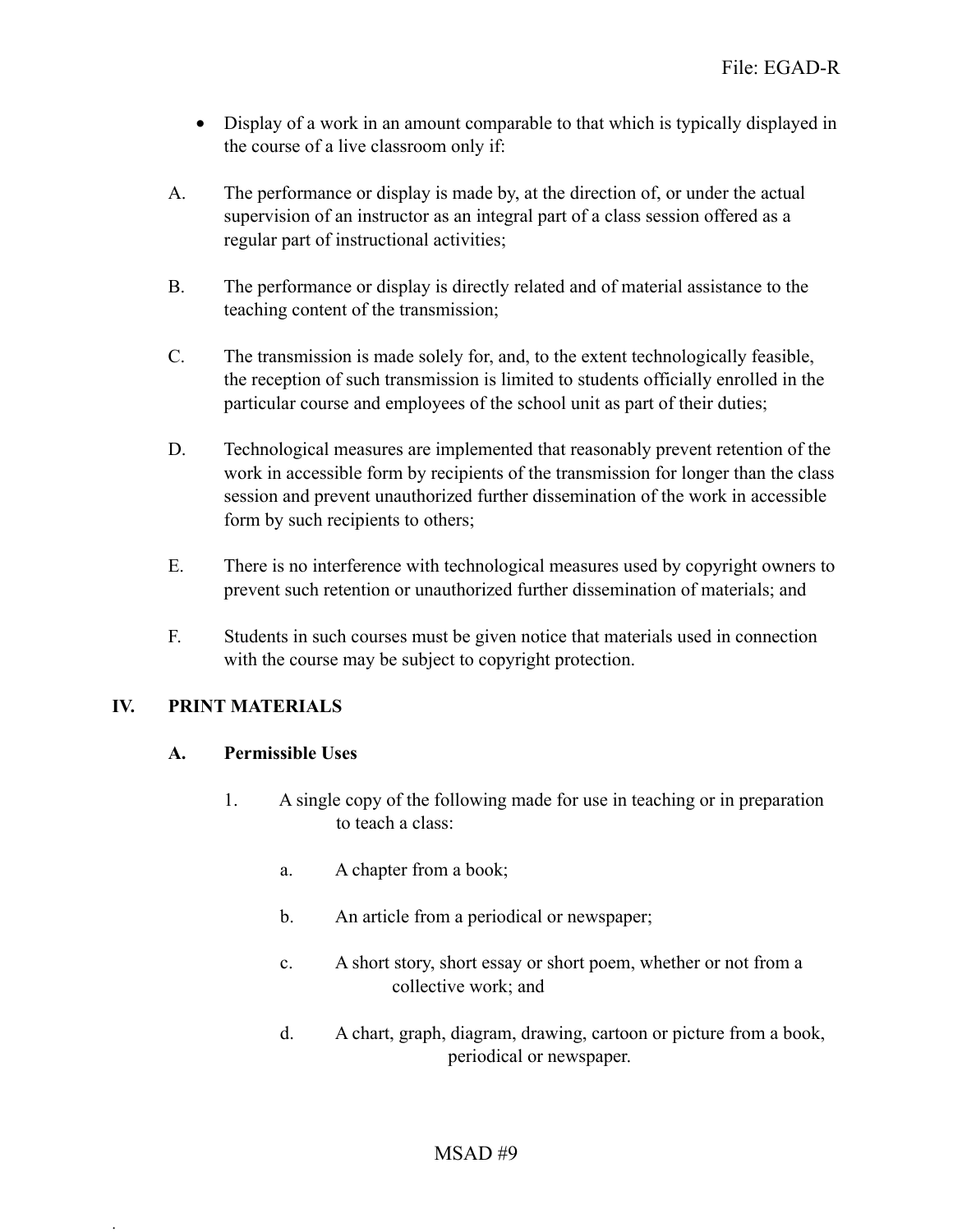|                       | 2.<br>Multiple copies made for classroom use (not to exceed one copy per<br>student in a course) from the following: |                                                                                                                                                                 |  |  |
|-----------------------|----------------------------------------------------------------------------------------------------------------------|-----------------------------------------------------------------------------------------------------------------------------------------------------------------|--|--|
| more than             |                                                                                                                      | A complete poem, if it has fewer than 250 words and does not<br>a.<br>exceed two printed pages in length, or an excerpt of not<br>250 words from a longer poem; |  |  |
|                       |                                                                                                                      | $\mathbf b$ .<br>A complete article, story or essay of less than 2,500 words;                                                                                   |  |  |
|                       |                                                                                                                      | Prose excerpts not exceeding 10 percent of the whole or 1,000<br>$\mathbf{c}$ .<br>words, whichever is less;                                                    |  |  |
|                       |                                                                                                                      | d.<br>One chart, graph, diagram, cartoon or picture per book or per issue<br>of a periodical; and                                                               |  |  |
| pages of              |                                                                                                                      | An excerpt from a children's book containing up to 10 percent of<br>e.<br>the words found in the text and not more than two printed<br>the published work.      |  |  |
|                       | 3.                                                                                                                   | One transparency for classroom instruction may be made from<br>consumable materials such as workbooks, exercises,                                               |  |  |
| activity sheets, etc. |                                                                                                                      |                                                                                                                                                                 |  |  |
|                       | 4.                                                                                                                   | All permitted copying must include appropriate credits, including the<br>author, title, date, copyright notice and any other pertinent                          |  |  |
| information.          |                                                                                                                      |                                                                                                                                                                 |  |  |
| <b>B.</b>             |                                                                                                                      | <b>Prohibited Uses</b>                                                                                                                                          |  |  |
|                       |                                                                                                                      | More than one work or two excerpts from a single author copied during<br>one class term;                                                                        |  |  |
|                       | 2.                                                                                                                   | More than three works from a collective work or periodical volume copied<br>during one class term;                                                              |  |  |
|                       | 3.                                                                                                                   | More than nine sets of multiple copies made for distribution to students in<br>one class term;                                                                  |  |  |
|                       | 4.                                                                                                                   | Copies made to create, replace or substitute for purchasing anthologies or<br>collective works;                                                                 |  |  |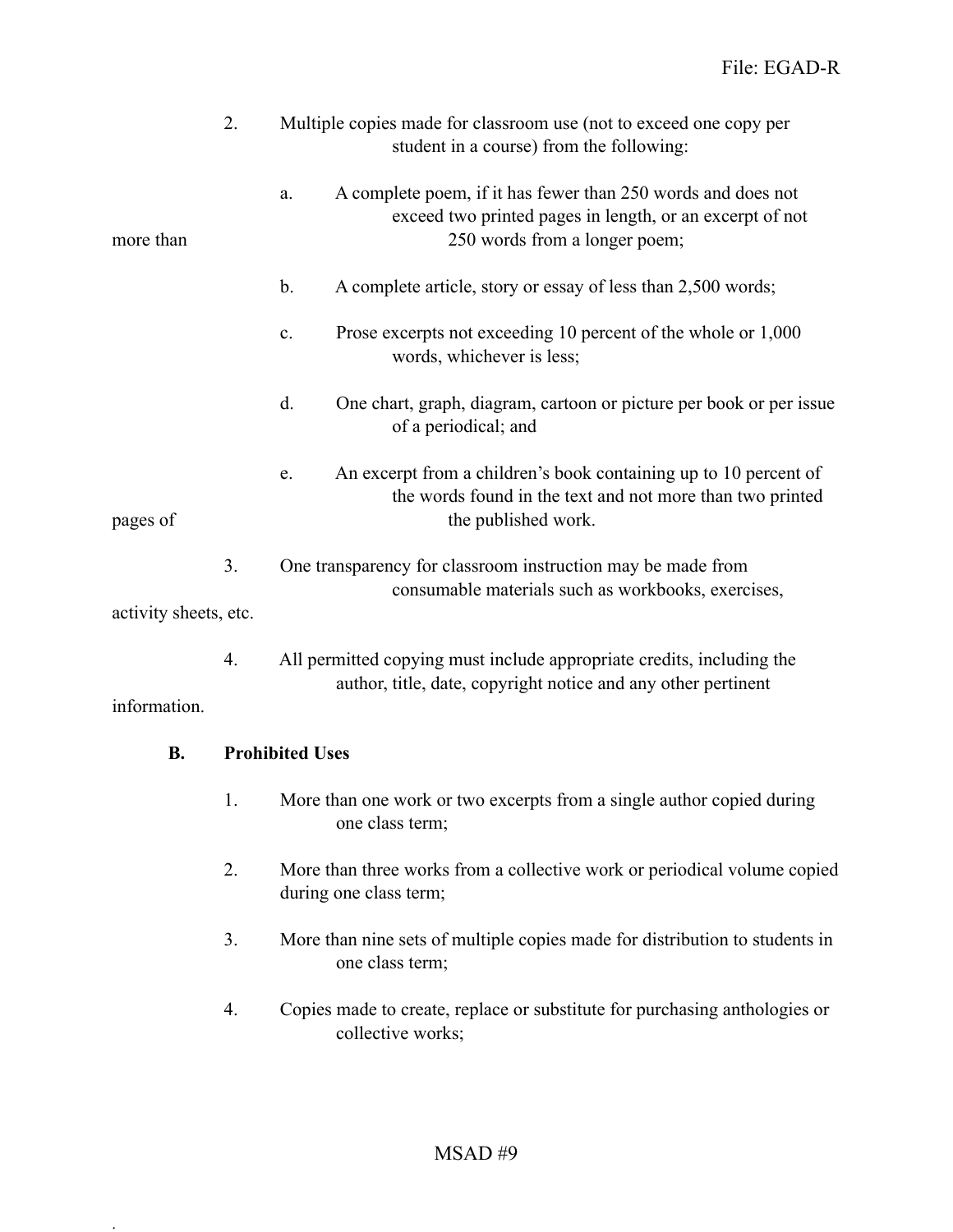|          | 5. | Copies made of "consumable" works, such as workbooks, exercises,<br>standardized tests and answer sheets (except as noted in A.3)                                       |
|----------|----|-------------------------------------------------------------------------------------------------------------------------------------------------------------------------|
| above);  |    |                                                                                                                                                                         |
|          | 6. | The same work copied from term to term;                                                                                                                                 |
| obtained | 7. | The same material copied for more than one particular course, or copied<br>every time a particular course is offered, unless permission is<br>from the copyright owner; |
|          | 8. | Copies made when there is sufficient time prior to the intended use to<br>obtain permission from the copyright owner; and                                               |
|          | 9. | No charges may be made to students beyond the actual cost of<br>photocopying.                                                                                           |

## **V. COMPUTER SOFTWARE**

- A. All software is protected by copyright law. Any unauthorized copying of software is illegal and may subject the copier to substantial civil or criminal penalties.
- B. All software purchased for use in the school unit must be approved by the administration and Technology Manager. Only the Superintendent or other authorized personnel may obtain and sign software licensing agreements and duplication rights agreements. All terms of such licensing/duplication agreements must be observed by all school unit employees and students.
- C. Software purchased by the school unit for classroom, lab, media center and office use remains the property of the school unit and may be used only in schoolsponsored programs and activities.
- D. The Technology Manager or other authorized personnel are responsible for reviewing and supervising compliance with all software license agreements. The Technology Manager or other authorized personnel shall retain all license agreements and modifications thereto.

#### **E. Permissible Uses**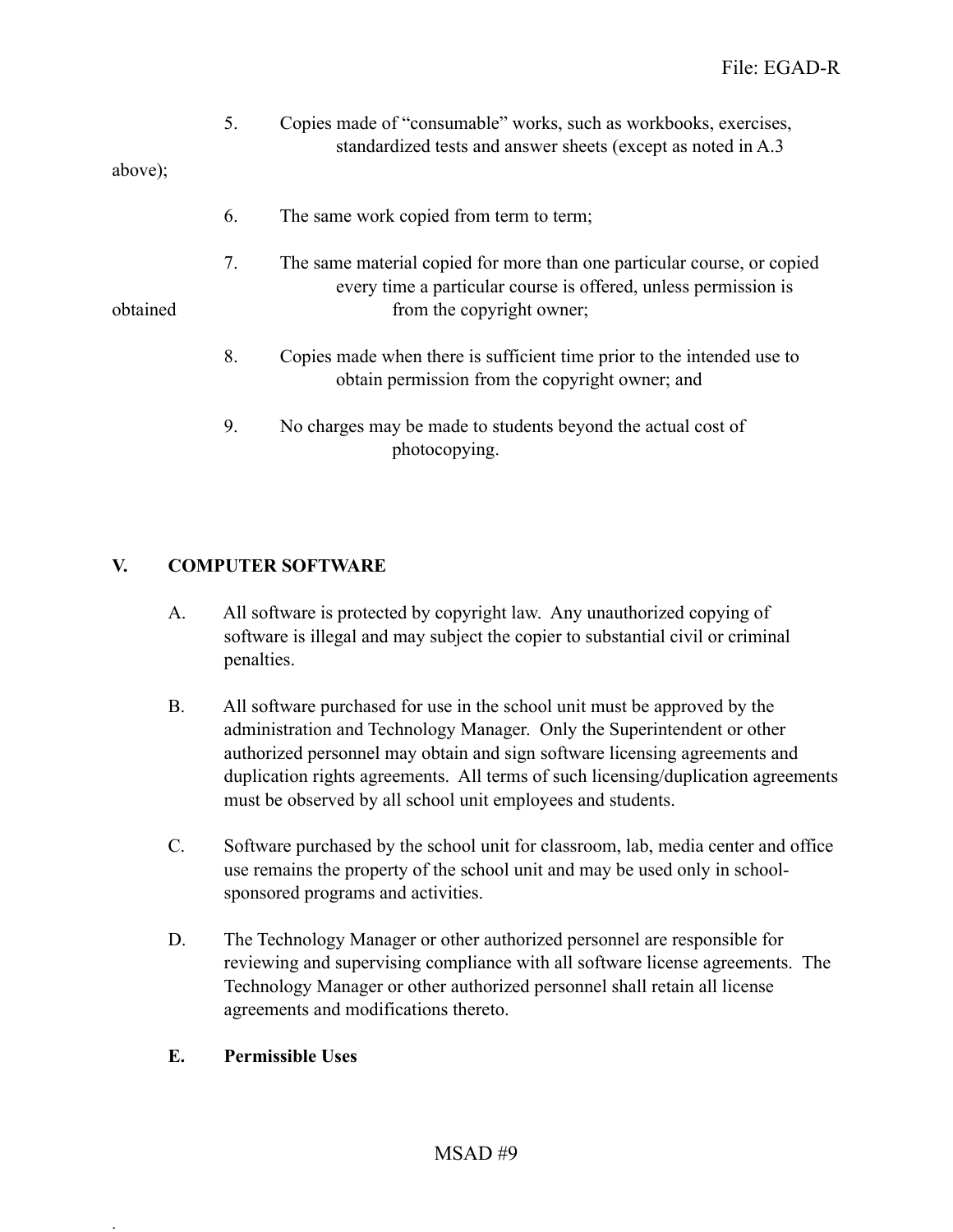- 1. One archival (back-up) copy of copyrighted software may be made by authorized employees (unless a licensing agreement prohibits copying for any purpose);
- 2. Software may be used on a networked computer system as authorized by the license or if written permission is obtained from the owner;
- 3. Software may be loaded on multiple equipment to the extent authorized by the license or if written permission has been obtained from the owner; and
- 4. Preview software may be evaluated for a reasonable evaluation period before being purchased or returned.

## **F. Prohibited Uses**

- 1. Illegal copies of copyrighted software programs made or used on school equipment;
- 2. Copies made of preview software;
- 3. Use of software on a networked computer system not intended for network use without written permission from the owner;
- 4. Multiple loading of software not specifically licensed for multi-loading without written permission from the owner;
- 5. Multiple copies made of copyrighted software (beyond an authorized archival copy);
- 6. Making any unlicensed copies of printed documentation accompanying copyrighted software;
- 7. Making unlicensed copies of software for sale, loan, transmission or gift to other users; and
- 8. Copies made of locally produced adaptations or modifications of copyrighted software for any purpose.
- G. Unauthorized copying. Any employee or student who becomes aware of unauthorized copying of school software shall inform the Technology Manager or other authorized personnel.

#### **VI. INTERNET**

.

#### MSAD #9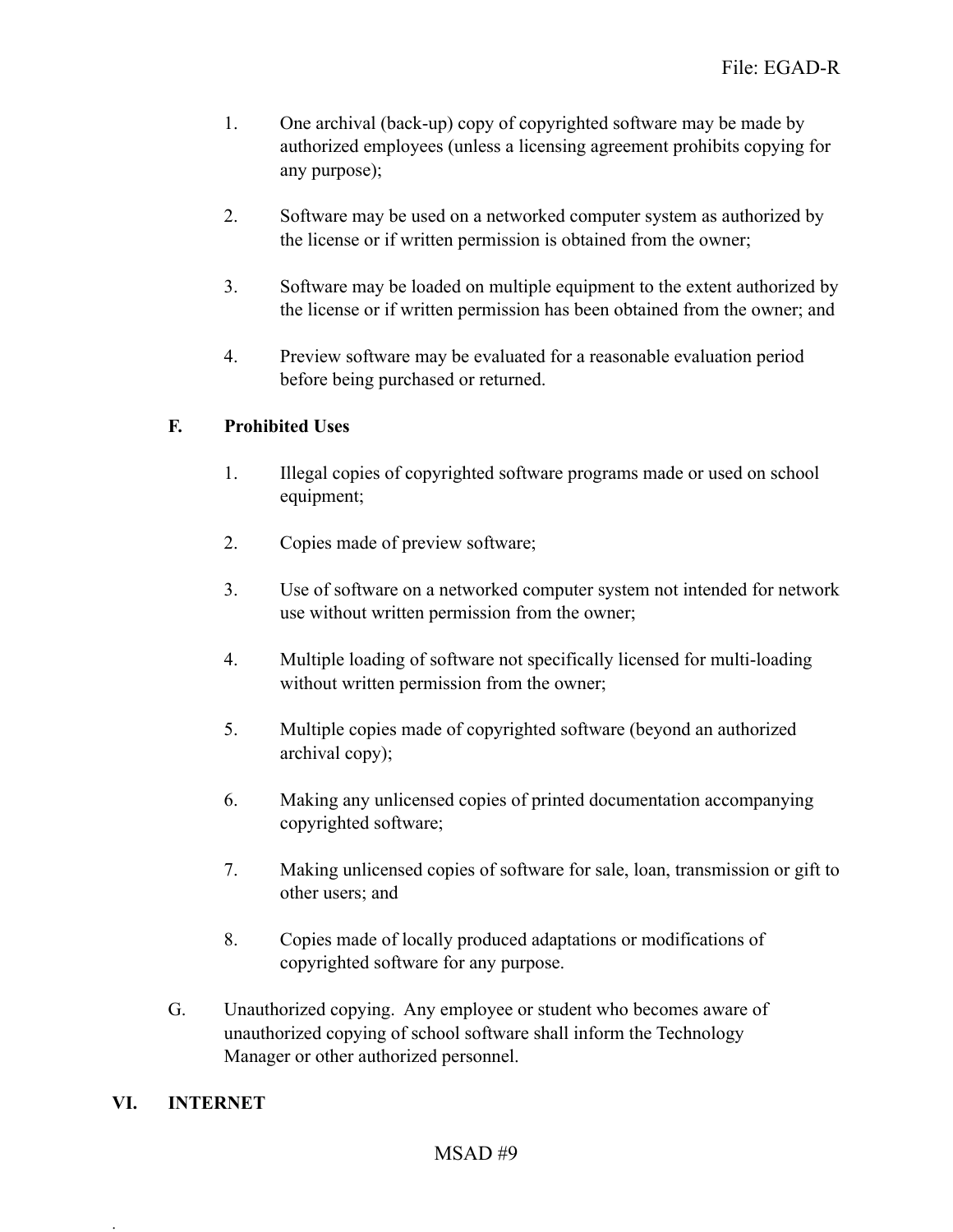The rights of the owner of copyrighted material on the Internet are the same as the rights of the owner of traditional materials. Unless there is a clear statement that art, photos, text and sounds are "public domain" and available for free use, it should be assumed that the material is copyrighted. All the criteria for "fair use" apply to works on the Internet just as they apply to other materials. The ease of copying materials from the Internet should not be used an as excuse for violating copyrights.

#### **VII. OFF-AIR TELEVISION RECORDING**

| A. |  | <b>Permissible Uses</b> |
|----|--|-------------------------|
|    |  |                         |

|                                 | 1. | Off-air recordings may be made only at the request of and used by<br>individual teachers;                                                                                                                                             |
|---------------------------------|----|---------------------------------------------------------------------------------------------------------------------------------------------------------------------------------------------------------------------------------------|
| exceed 45<br>additional         | 2. | Off-air recording of broadcast programs available to the general public<br>without charge may be made and retained for a period not to<br>calendar days after the date of recording. The following<br>requirements must also be met:  |
| during the<br>retention period. |    | The recording may be used <i>once</i> by the individual teachers in the<br>a.<br>course of relevant teaching activities and repeated once<br>first 10 consecutive school days in the 45-day                                           |
| determine<br>in the             |    | $\mathbf b$ .<br>Following the first 10 consecutive school days, the recording may<br>only be used for teacher evaluation purposes (i.e., to<br>whether the broadcast program should be included<br>curriculum).                      |
| is<br>program in                |    | Following the 45-day retention period, the recording must be<br>$\mathbf{c}$ .<br>erased or destroyed immediately unless written permission<br>obtained from the copyright owner to keep and use the<br>teaching/learning activities. |
| are                             | 3. | A limited number of copies may be produced from each off-air recording<br>to meet the legitimate educational needs of teachers. Such copies<br>subject to the same guidelines as the original copy.                                   |
|                                 | 4. | An off-air recording need not be used in its entirety, but the recording may<br>not be altered, edited, combined or merged. All copies must include the<br>copyright notice of the broadcast program.                                 |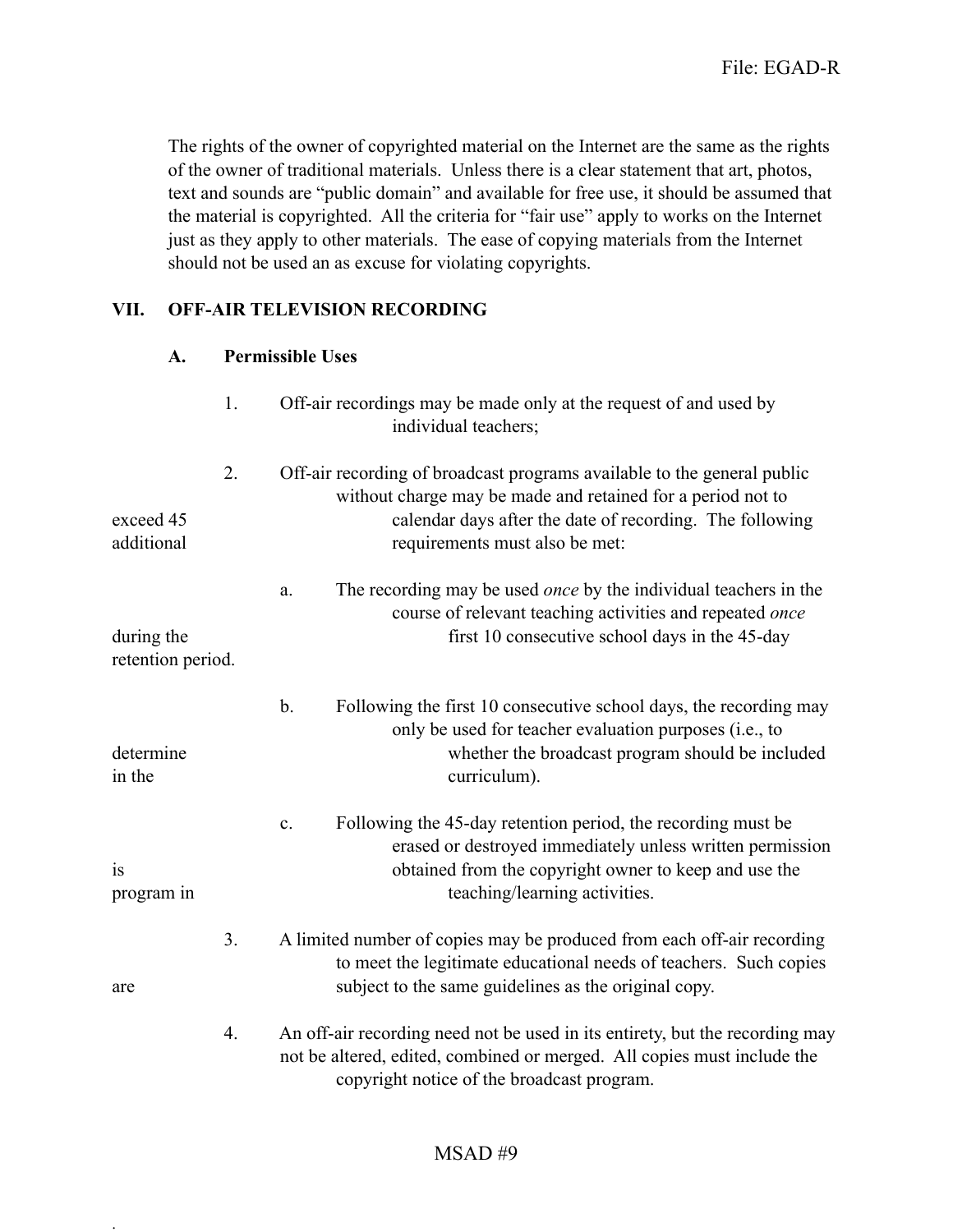## **B. Prohibited Uses**

- 1. Recording broadcast programs in anticipation of requests;
- 2. Recording broadcast programs when there is sufficient time prior to the scheduled program to obtain permission from the copyright owner;
- 3. Recording programs from pay/satellite television channels (HBO, Cinemax, Disney, etc.);
- 4. Using or retaining recordings beyond the 45-day retention period without written permission;
- 5. Recording the same program more than once for the same teacher (regardless of how many times the program may be

broadcast); and

.

 6. Altering the program from the original content in any way (although the entire program need not be viewed).

# **VIII. USE OF PRE-RECORDED VIDEOS**

Pre-recorded videos include commercially available videos marked "For Home Use Only" (such as feature films), including VHS tapes, DVD disks, filmstrips, etc.

#### **A. Permissible Uses**

Pre-recorded videos may be used in "face-to-face instruction" provided that the viewing utilizes a lawfully-made copy rented or purchased by the school unit.

#### **B. Prohibited Uses**

- 1. Videos may not be used for entertainment, filler, assemblies, fundraising, public viewing, or any other purpose without written permission of the copyright owner and permission of the building administrator.
	- 2. Videos may not be used when a written contract specifically prohibits use in classroom or direct instruction situations.
	- 3. Videos may not be borrowed from individuals or other schools.
	- 4. Videos may not be copied.

# MSAD #9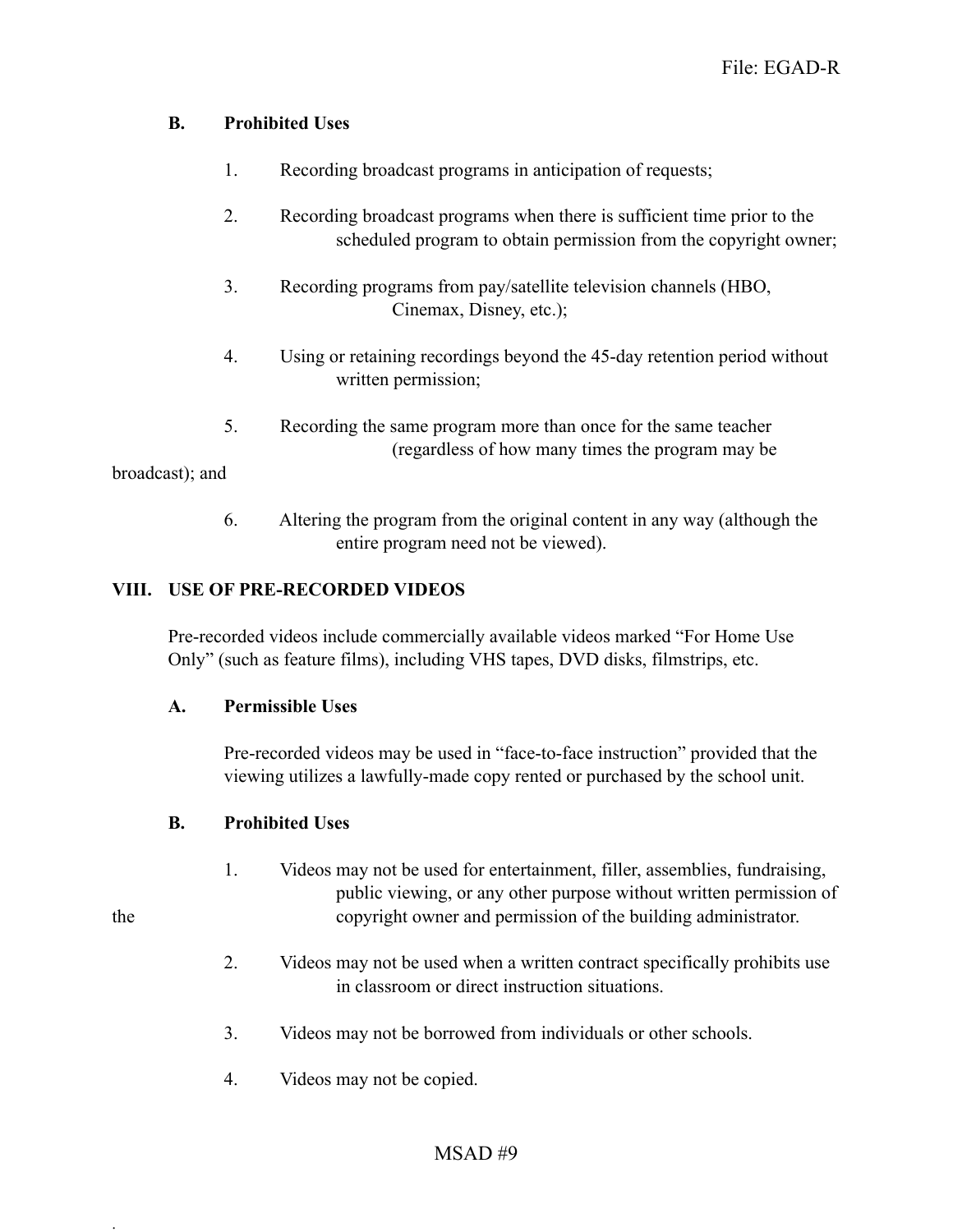#### **IX. MUSIC AND THEATER PERFORMANCES**

Prior written permission must be obtained whenever copyrighted plays and musical numbers are to be performed or whenever copyrighted music is used as part of a performance.

#### **X. EDUCATIONAL USES OF MUSIC**

#### **A. Permissible Uses**

- 1. Emergency copies to replace purchased copies which for any reason are not available for an imminent performance provided that purchased replacement copies shall be substituted in due course.
- 2. For academic purposes other than performance, multiple copies of excerpts of works may be made provided that:
	- a. The excerpts do not constitute a performable unit (section, movement or aria) or more than 10 percent of the

entire work;

- b. No more than one copy per student in the class is made; and
- c. The copyright notice appears on the copies.
- 3. For academic purposes other than performance, a single copy of an entire performable unit (section, movement or aria) may be made by the teacher for scholarly research or in preparation to teach a class

provided that:

.

- a. The work is confirmed by the copyright owner to be out of print;
- b. The work is unavailable except in a larger work; and
- c. The copyright notice appears on the copy.
- 4. Printed copies that have been purchased may be edited or simplified provided that the fundamental character of the work is not distorted. Lyrics may not be altered or added, if none exist.
- 5. A single copy of recordings of performances by students may be made for evaluation or rehearsal purposes and may be retained by the school unit or an individual teacher.

#### MSAD #9